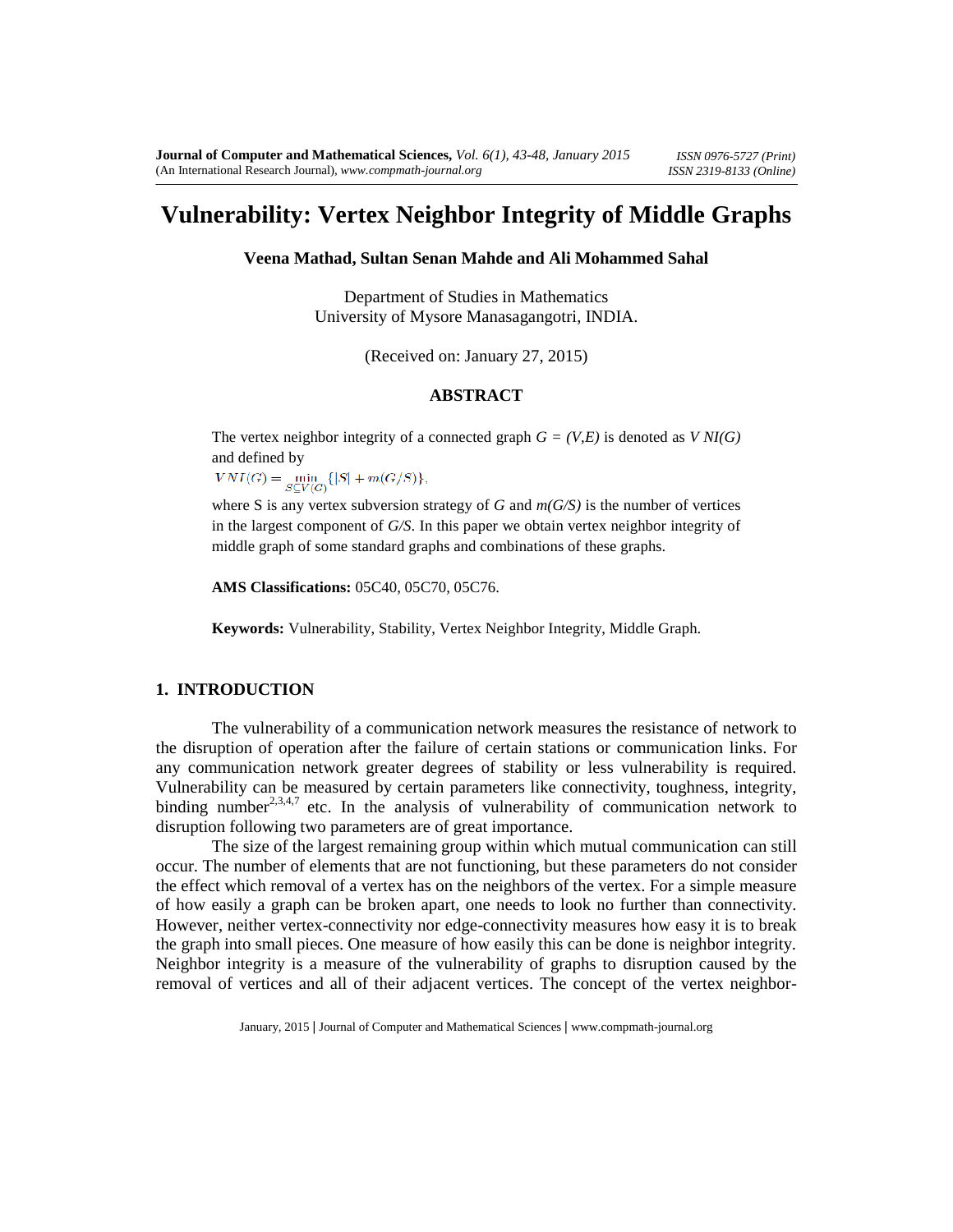#### 44 Veena Mathadet al., J. Comp. & MathSci. Vol.6(1), 43-48 (2015)

integrity was introduced as a measure pratic vulnerability by M.B.Cozzens and Shaih Y  $Wu^{5,8,9}$ . Let u be avertex of a graph  $\mathbf{G} = (V, E)$ . Then  $N(u) = \{$  " V (G), v and u are adjacent $\hat{g}$  is the open neighborhood of u, and N[u] = { }"\*N(u) denotes the closed neighborhood ofu. The line graph (G) of a graphG is a graph having the dge set oG as its vertex set and two vertices of  $G$ ) are adjacent whenever the corresponding edges  $G$ have a vertex in common The middle grap M(G) of a graphG is the graph whose set of vertices is the union of the setvertices and edges of G in which two vertices are adjacent if they are adjacend dges of G or one is a vertex of G and other misdge of G incident with  $it^1$ .

A vertex u of a graphG is said to be subverted if the closed neighborhood is deleted from G. A set of vertice  $S = \{u_1, u_2, \in \dots, u_m\}$  is called a vertexubversion strategy of G if each of the vertices in S has been subvection G. Let G/S be the survival subgraph whenShas been a vertex subversion strateg $G^8$ . The vertex neighbor integrity of a graph  $G, V$  NI $(G)$  is defined to be

where S is any vertex subversion strategy  $\mathsf{G}$  and  $\mathsf{G}(G)$  is the number of vertices in the largest component ofG/S. The setS is called theVNI-set of a graphG, which gives its neighbor integrity. The vertex neighbor integrity of line graph is discussed by Vecdi Aytac<sup>12</sup>. This article includes some results to vertex neighbor integrity of middle graphs and its composition graphs.

## 2. VERTEX NEIGHBOR INTEGRITY OF MIDDLE GRAPHS OF SOME STANDARD GRAPHS

In this section, we obtain neighbor integrity of middle graph of some standard graphs. Then, we calculate neighbor integrity of middle graphesian product of some graphs.

Theorem 2.1. Let  $M(P_n)$  be the middle graph of a path Then.

## for every  $e$  1, 1 where  $#$  # is the smallest integer greater than or equal to.

```
Proof. The number of vertices \mathbf{i}M(P_n) is 2 " 1. If we remove r vertices from M(P_n), then
at least one of the remaining connected components has vertices. Since \qquad "e 0
it follows that r must be at most \cdots . So, VNI(M(P<sub>n</sub>)) "e { \longleftarrow + \q \text{ \text{ \text{ \text{ \text{ \text{ \text{ \text{ \text{ \text{ \text{ \text{ \text{ \text{ \text{ \text{ \text{ \text{ \text{ \text{ \text
```
 $-d$ 

January, 2015 Journal of Computer and Mathematical Sciercoww.compmathournal.org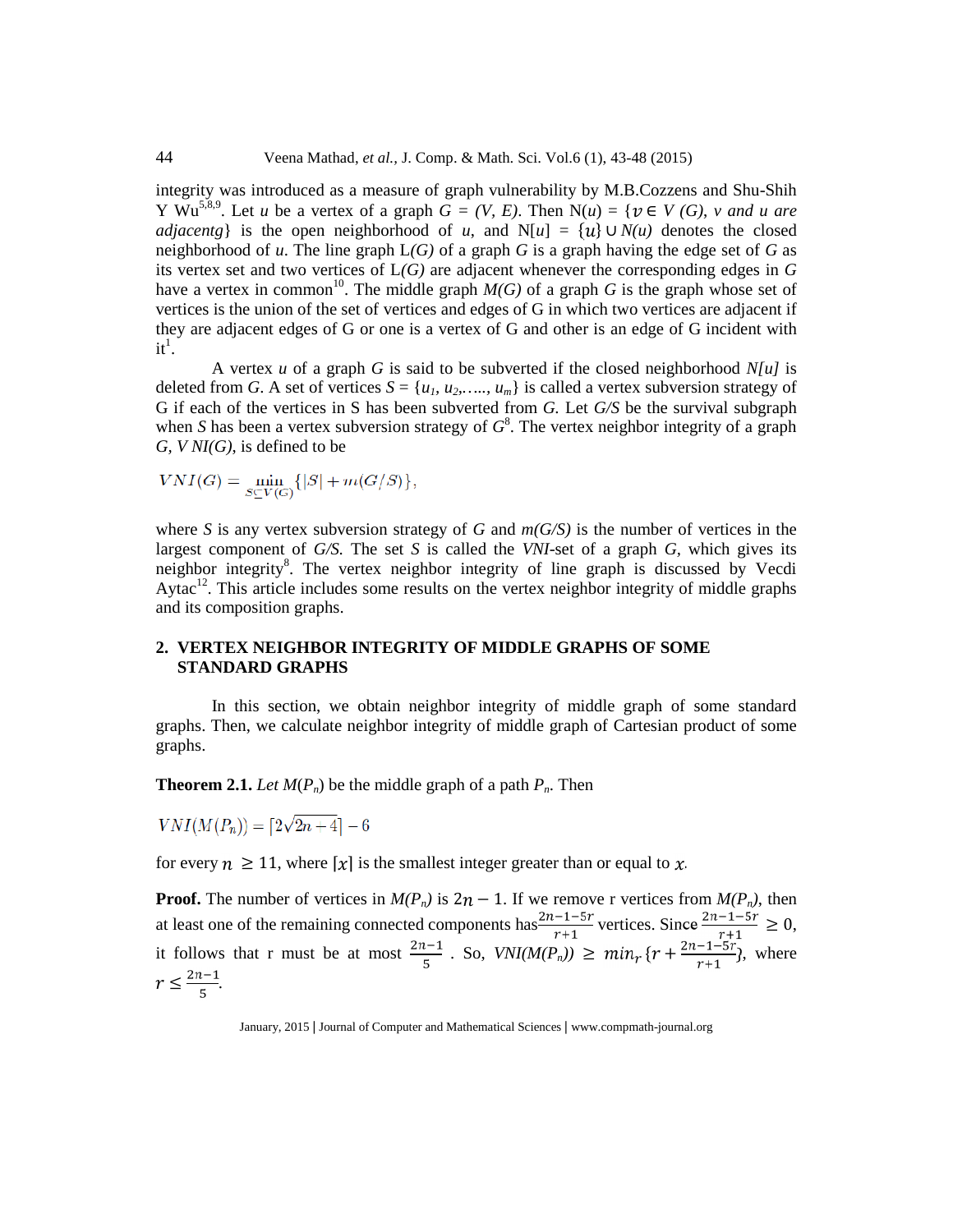The function ( ) =  $+\rightarrow$  takes its minimum value at =" 1+"  $\overline{2 + 4}$  and since "  $1+$   $\sqrt{2 + 4}$  "d  $\frac{1}{2}$  we have "e  $\frac{1}{2}$ . Consequently, VNI(M(P<sub>n</sub>)) =  $2\overline{2+4}$  " 6 for every "e 1.1 Since theneighbor integrity is integervalued, we round up this to get a lower bound  $\frac{\partial f}{\partial x}(M(P_n)) =$  $2 \overline{2 + 4}$  " 6for every "e 1.1

Remark 2.2. The values of  $N I(M(P_n))$  for  $"d 1$  are given in the following able:

Theorem 2.3.Let  $M(C_n)$  be the middle graph  $\mathbf{d}_n^n$ . Then,

Proof. The number of vertices  $iM(C_n)$  is  $2n$ . If we remove r vertices from  $M(C_n)$ , then at least one of the remaining connected component–has vertices. Since --- "e 0, it follows thatr must be at most-. So, VNI( $M(C_n)$ ) "e  $\longrightarrow$  , where "d -. The function ( ) =  $+\rightarrow$  takes its minimum value at =  $\sqrt{2}$  and since  $\sqrt{2}$  "d -, we have "e13. Consequently, VNI(M(C<sub>n</sub>)) =  $2\overline{2}$  " 5 for every "e 1 3 Since the neighbor integrity is integer valued, we round up this to get a lower rote band VNI( $M(C_n)$ ) = 2  $\overline{2}$  " 5for every "e13. Remark 2.4. The values of  $NI(M(C_n))$  for "d12 are given in the following able:

Theorem 2.5. Let  $M(K_n)$  be the middle graph of a complete graph, "e 3 Then,

Proof. Let Sbe a vertex subversion strategy Mat K<sub>n</sub>). We consider the blowing two cases.

January, 2015 Journal of Computer and Mathematical Sciercoww.compmathournal.org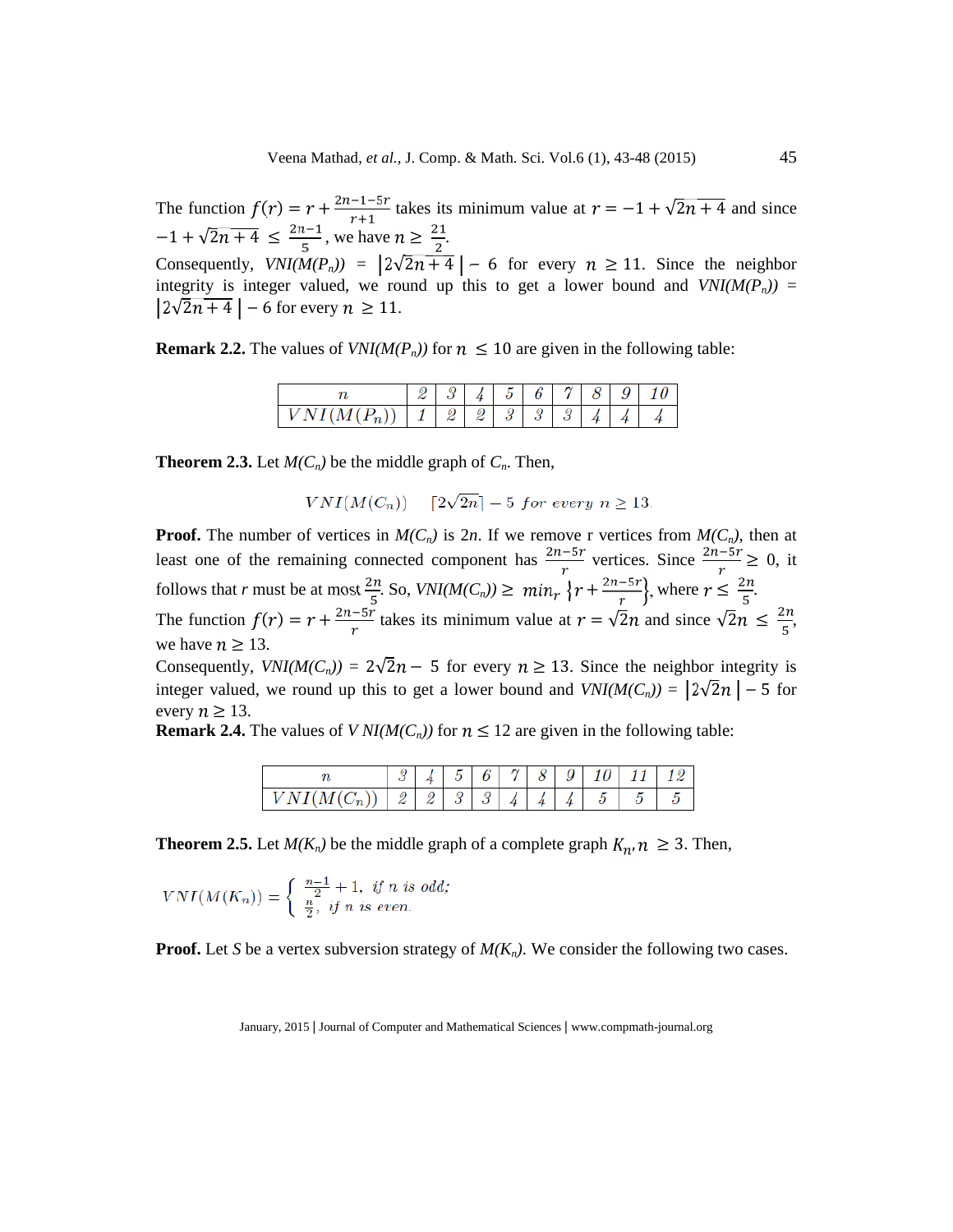Case 1:n is odd. Since the complete gra $\beta$ has  $($   $)$ edges, it follows that the number of vertices inM(K<sub>n</sub>) is  $\quad$  +  $\frac{(+)'}{=}$ . If Shas— number ofvertices corresponding to independent edges of $K_{n}$ , then we get only one vertex.

So,  $VNI(M(K_n)) = -+1$ .

Case 2:n is even. IfS has - number of vertices corresponding to independent edges of  $K_n$ , then the sest covers all vertices  $iM(K_n) \in S$ . So, VNI( $M(K_n)$ ) = -.

Theorem 2.6.Let M(  $\,$   $_{\rm ,}$  ) be the middle graph of a star  $_{\rm ,}$  . Then,VNI(M(  $\,$   $_{\rm ,}$  )) = 2.

Proof. Let S be a vertex subversion strategy  $M(K_{1,n})$ . Since  $M(K_{1,n})$  contains a complete graph $K_n$  as its subgraph.If we choose the set as anyone vertex of  $K_n$  in  $M(K_{1,n})$ , then there exist • 1 remaining components eachntains only one vertex So, VNI( $M(K_{1n})$ ) = 2.

Theorem 2.7. Let M( $W_{1,n+1}$ ) be the middle graph of the wheel graph<sub>n+1</sub> of ordern + 2 vertices. Then) NI(M( $W_{n+1}$ ) = 2  $\overline{2+4}$  " 5for every "e 1.1

Proof. Since $K_{n+2}$  is an induced subgraph  $M(W_{1,n+1})$ . Then if we removene vertex and its adjacent vertices from  $_{n+2}$  in M( $W_{1,n+1}$ ) corresponding to dge of  $W_{1,n+1}$  we get only one component. This component  $\mathbf{N}(P_n)$ . So, V NI $(M(W_{1,n+1})) = 1 + V$  NI $(M(P_n))$ . Therefore, by Theorem 21.

for every "e11.

Remark 2.8. The values of  $V \sim N \left( M(W_{1,n+1}) \right)$  for "d10 are given in the blowing table:

Theorem 2.9. Let  $(x)$  be the middle graph of  $x$  of order 2n vertices. Then,  $(x, y)$  = for every "e 3.

Proof. Let D be the set of vertices of maximum degree in  $\left(x\right)$ . Then  $\left|\right| = \left(x\right)$ Now, if we removeD vertices from  $(x, y)$  then we getwo  $P_3$  graphs. LetS be the vertex subversion strategy  $(x, y)$  Then =  $\pm \{ , \}$  whereu and v are two centers of two <sup>P</sup><sub>3</sub>. Therefore  $(x, y)$  =  $|S|$  for every "e 3.

January, 2015 Journal of Computer and Mathematical Scierces w.compmathournal.org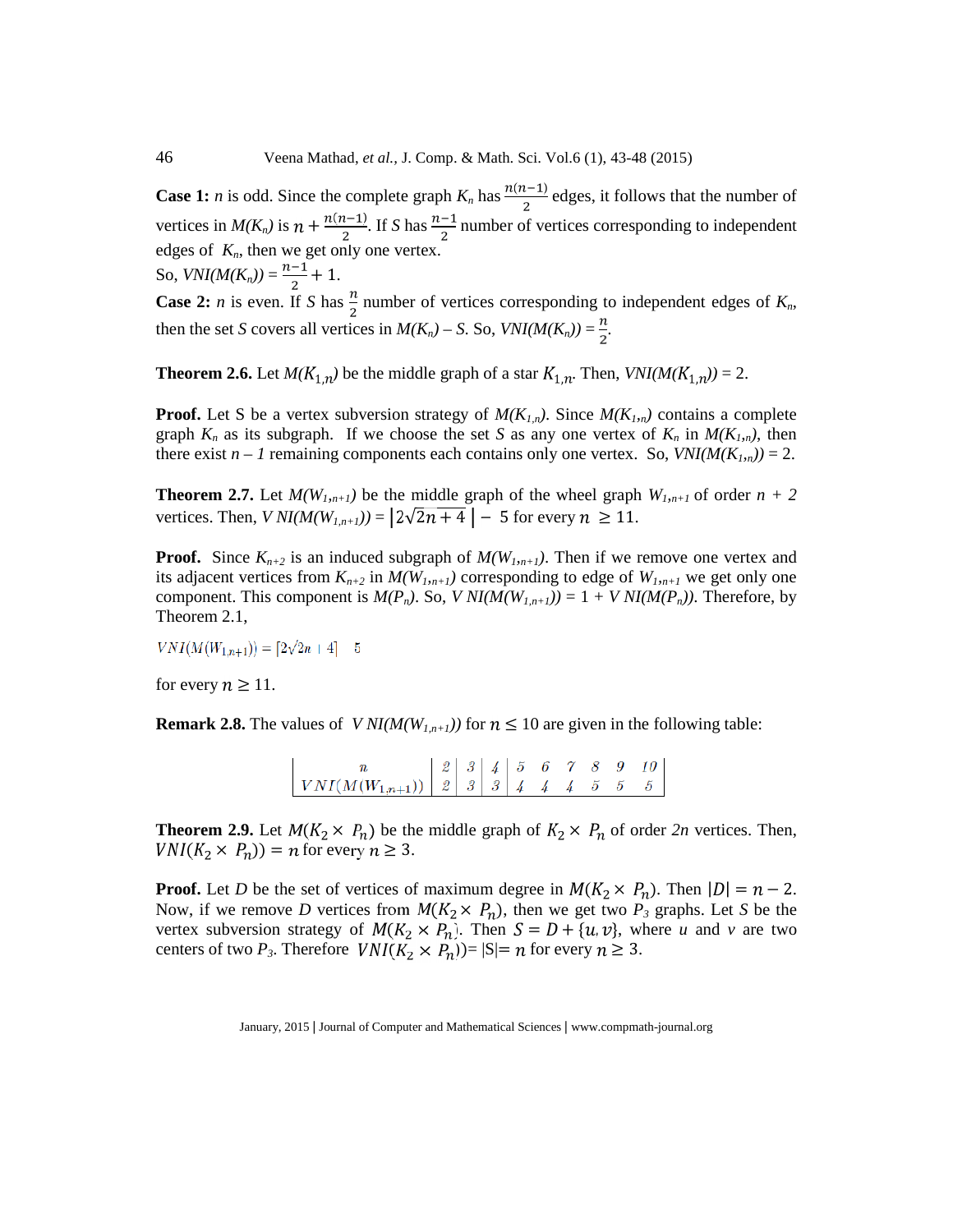Veena Mathadet al., J. Comp. & MathSci. Vol.6(1), 43-48 (2015) 47

Corollary 2.10. For every , "e 9  $(x, y)$ "e 2( ( ( ))) +1.

Theorem 2.11. Let  $(x)$  be the middle graph of  $x$  of order 2n vertices. Then,  $(x) = 6$  for every "e 3.

Proof. Consider the graph  $(x - x)$  as shown in Figure. 2.1. The number vertices in  $(x - x)$  is 5n. Let Sbe a vertex subversion strategy of  $(x - x)$ . We choose to be the set of n vertices say, , & .., asshown in Figure 2.1. If we remove the set and all its adjacent vertices, we get  $(x, y) = | | =$  for every "e 3.

#### Figure 2.1

Theorem 2.12.Let  $( x , )$  be the middle graph of  $x ,$  of order 2(n + 1) vertices. Then,  $\times$  $=$  4for every  $"e<sub>3</sub>$ Proof. Consider the graph ( x \_\_ , )as shown in Figure.2.2. The numbérvertices in  $(x, y)$  is 5 + 3 Let S be a vertex subversion strategy of  $(x, y)$ . We choose  $=$  (  $\}$  as shown in Figure.2.2. If we remove the S and all its adjacent vertices, then the remaining graph is a component the vertices. Therefore,  $\times$ 

 $, \, \, \bigr) = 1 + 3 = 4$  for every "e 3.

January, 2015 Journal of Computer and Mathematical Scierces w.compmathournal.org